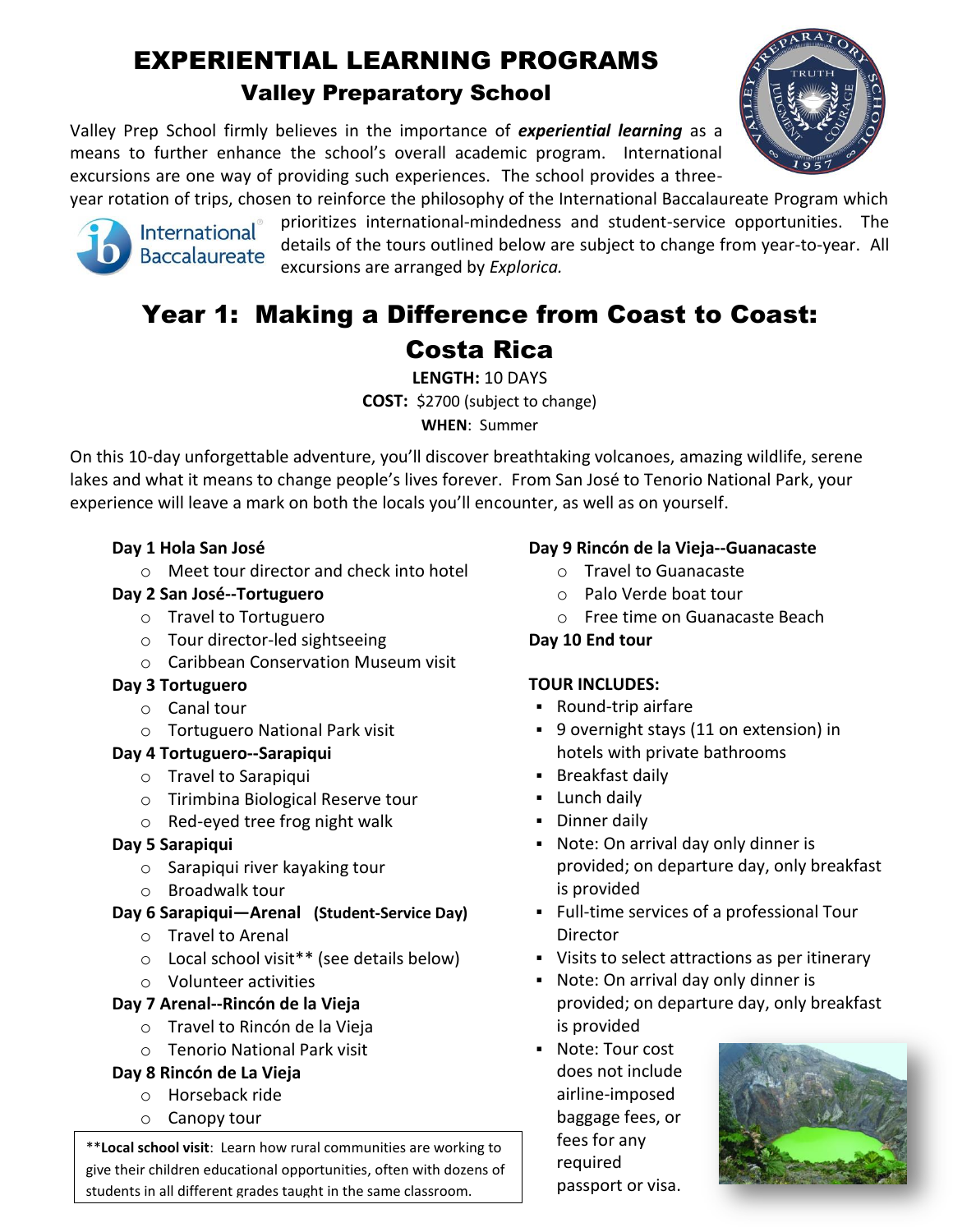

#### **Day 1 Bonjour Québec**

- o Meet your tour director
- o Travel to Québec City
- o [Québec city walk](javascript:void(0);)
- o [Dufferin Terrace,](javascript:void(0);) Old Québec & Château Frontenac
- o [Crêperie dinner](javascript:void(0);)

#### **Day 2 Québec City landmarks**

- o Breakfast
- o [Québec tour director-led sightseeing](javascript:void(0);)
- o l'Escalier casse-cou (breakneck steps), Notre-Dame-des-Victoires, Rue Saint-Jean
- o [Musée du Fort visit](javascript:void(0);)
- o [Plains of Abraham battlefield re](javascript:void(0);)[enactment](javascript:void(0);)
- o Dinner
- o *Optional [Sugar shack excursion](javascript:void(0);) \$20*

#### **Day 3 Québec--Montréal**

- o Breakfast
- o [Beaupré Coast panoramic tour](javascript:void(0);)
- o [Basilica of Sainte-Anne-de-Beaupré](javascript:void(0);)  [guided tour](javascript:void(0);)
- o [Montmorency Falls visit](javascript:void(0);)
- o [Village des Hurons visit](javascript:void(0);)
- o Travel to Montréal along the St. Lawrence River
- o [Montréal tour director-led sightseeing](javascript:void(0);)
- o Old Montréal, McGill University, Place Ville Marie, Bell Center, Mont Royal
- o Dinner

# Year 2: Québec & Montréal

**LENGTH:** 5 DAYS **COST:** \$1800 (subject to change) **WHEN:** Summer

Get a little taste of France with Québec's European architecture, cobbled streets, outdoor cafés and crêperies, stop at the Montmorency Falls - which are 98ft taller than Niagara Falls - and head to Montréal to explore such memorable destinations as Old Montreal, Notre-Dame Basilica, and the museum of archaeology.

#### **Day 4 Montréal landmarks**

- o Breakfast
- o [Notre-Dame Basilica visit](javascript:void(0);)
- o [Montréal Museum of Archaeology:](javascript:void(0);)  [Pointe-à-Callière guided visit](javascript:void(0);)
- o [Saint Joseph's Oratory of Mount Royal](javascript:void(0);)
- o [Olympic Park Tower Observatory](javascript:void(0);)
- o [Montreal Science Centre visit](javascript:void(0);)
- o Dinner

#### **Day 5 End tour**

- o Breakfast
- o Travel home

#### **TOUR INCLUDES:**

- Round-trip transportation
- 4 overnight stays in hotels with private bathrooms (7 with extension)
- **Breakfast daily (except arrival day)**
- Dinner daily (except departure day)
- Full-time services of a professional Tour Director
- Guided sightseeing tours and city walks as per itinerary
- Visits to select attractions as per itinerary
- Overnight security chaperone
- Note: Tour cost does not include airlineimposed baggage fees, or fees for any required passport or visa. Please visit our Fees FAQ page for a full list of items that may not be included in the cost of your tour.